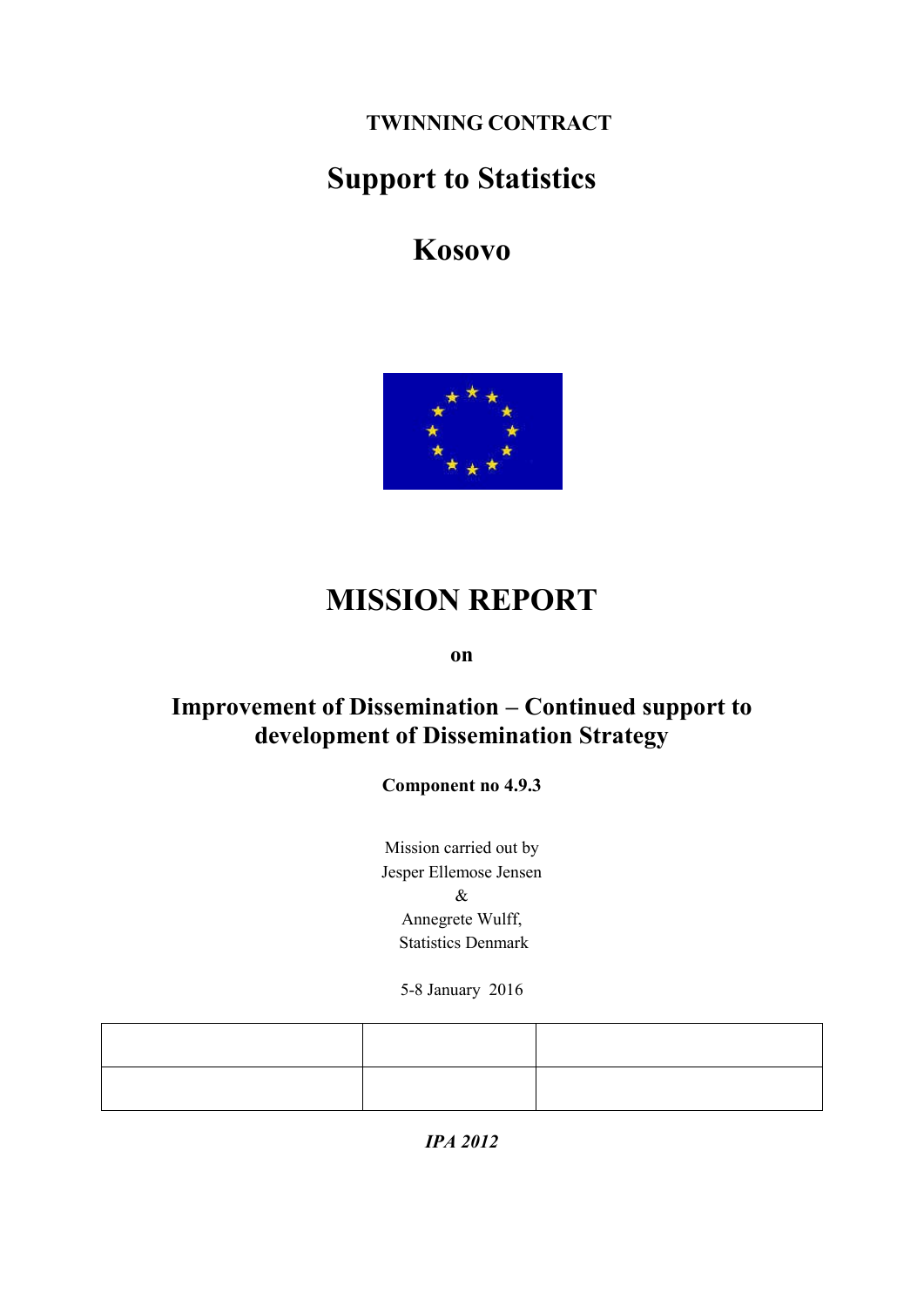*Author's name, address, e-mail (keep the relevant information)*

*Annegrete Wulff Statistics Denmark Sejrøgade 11 DK-2100 Copenhagen Ø Denmark Tel: +45 39173155 Email: awu@dst.dk*

*Jesper Ellemose Jensen Statistics Denmark Sejrøgade 11 DK-2100 Copenhagen Ø Denmark Tel: +45 39173244: Email: [jej@dst.dk](mailto:jej@dst.dk)*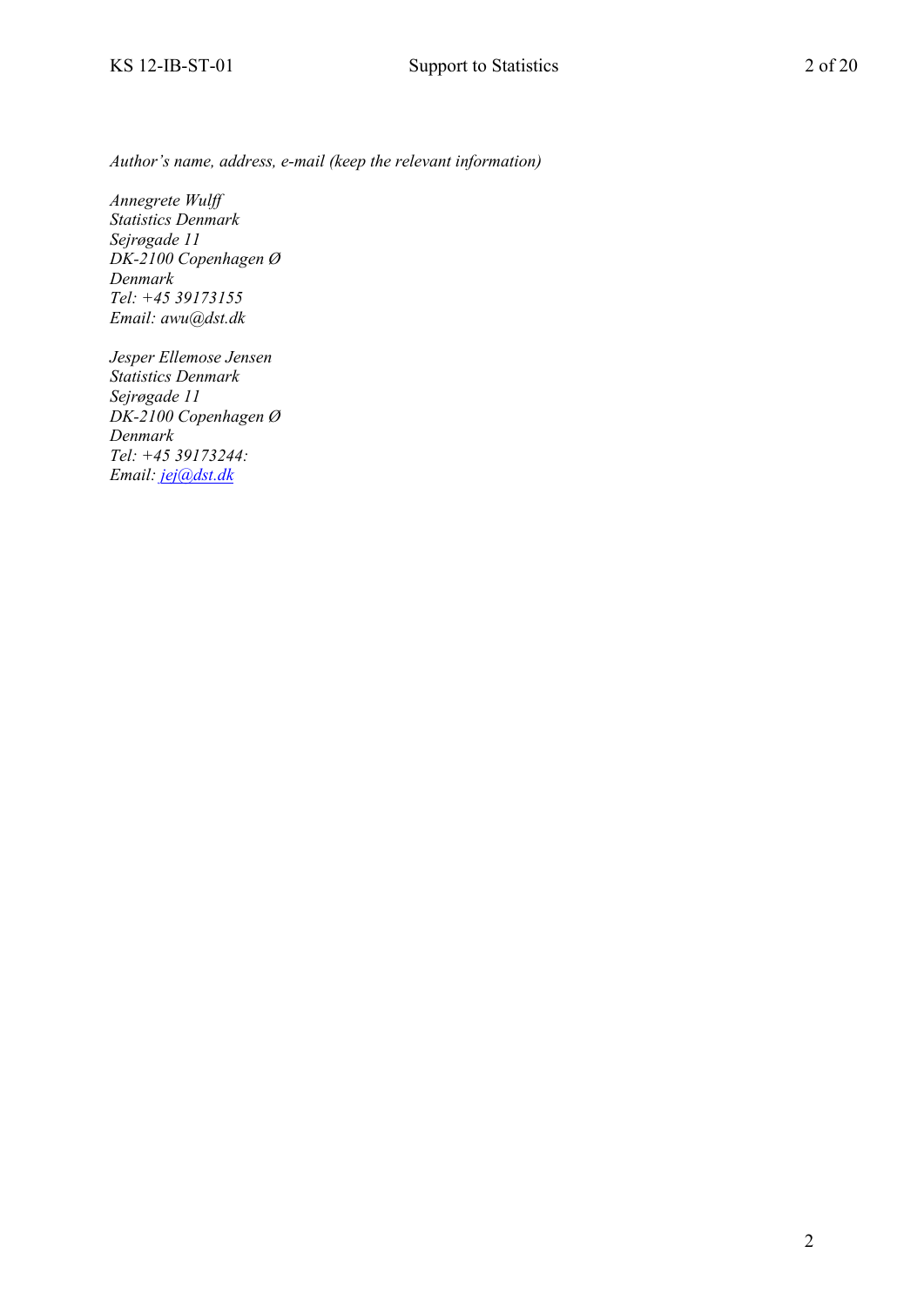## **Table of contents**

## **List of Abbreviations**

| KAS        | Kosovo Agency for Statistics    |
|------------|---------------------------------|
| ToR        | Terms of Reference              |
| <b>GIS</b> | Geographical Information System |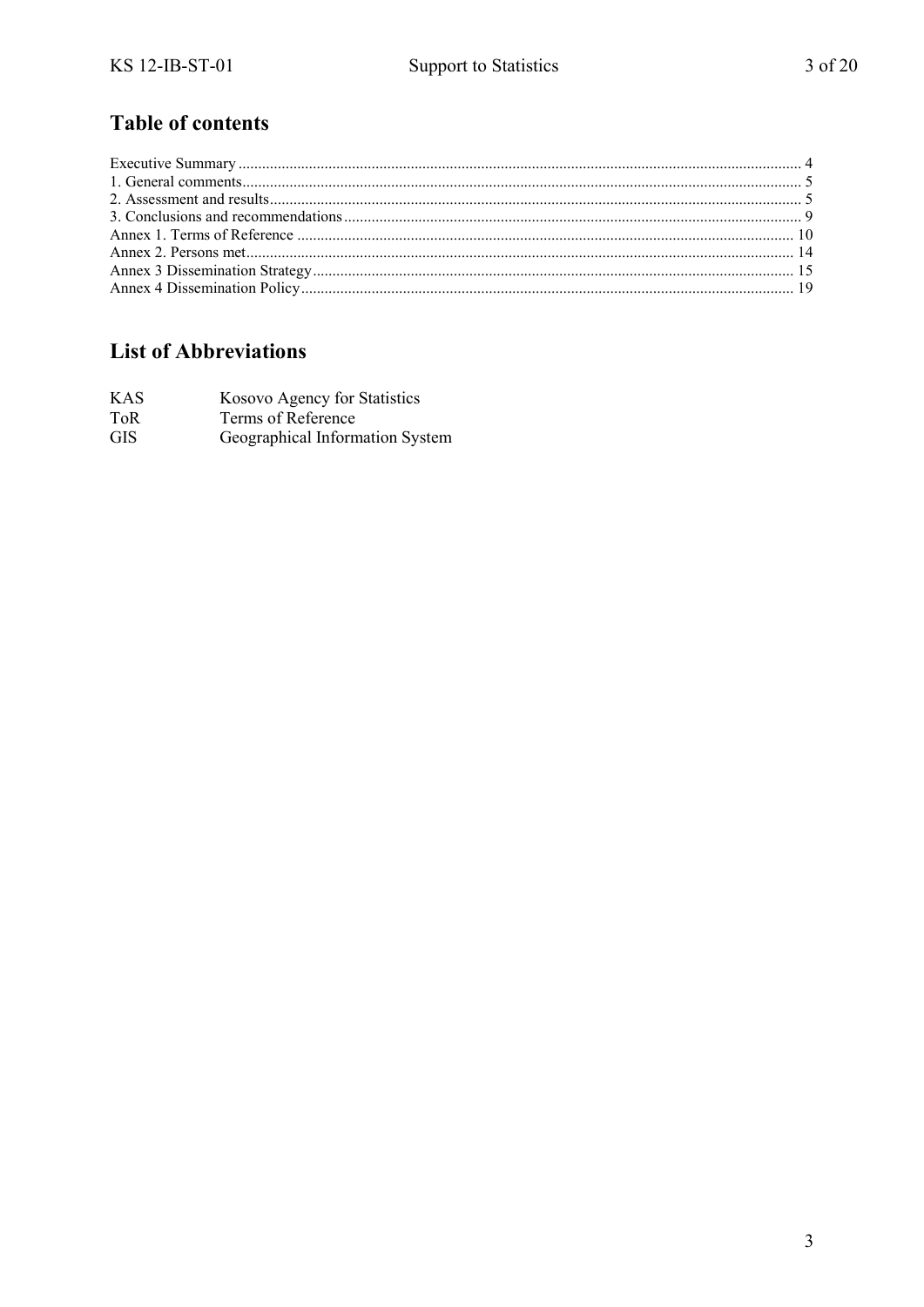## <span id="page-3-0"></span>**Executive Summary**

An executive summary is not relevant for this report.

The annex's of this report containing draft dissemination strategy and a draft dissemination policy. Various internal policies to support dissemination work at KAS have been produced. This is thus the final contribution from the Twinning project to component 4. To benefit from the activities in component 4.9 KAS senior management must now step in and finalise the drafts and make them KAS policy. Adopting the Dissemination Strategy, the Dissemination Policy and the supporting procedures will align KAS with relevant European practices and help ensure compliance with the European Code of Practice.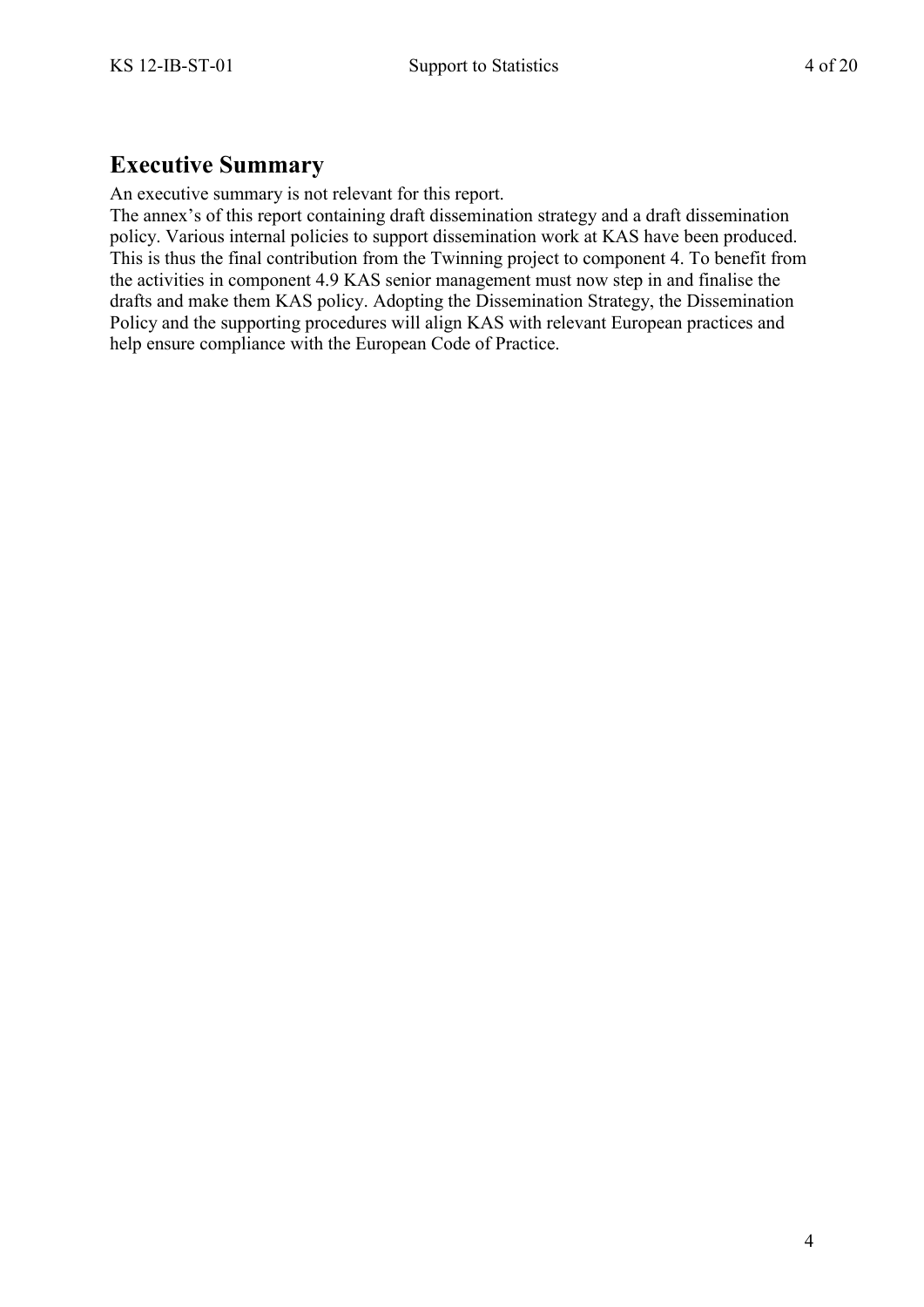## <span id="page-4-0"></span>**1. General comments**

This activity was the third and final activity in component 4.9.3. The activities in component: 4.9 have been added to the twinning project after its inception and on a specific request from KAS. The overall aim of 4.9 is

- Assesment of present dissemination at KAS
- Roadmap for developing a dissemination strategy

KAS program of official statistics 2013-2017 states that a dissemination policy including guidelines for design of tables and graphs and for the improvement of the website should be developed.

Work has already been undertaken by the Twinning project on developing guidelines for tables and graphs (See: reports for Activity 4.4.1 and 4.4.2 - *Development of design guidelines for printed and electronic publishing by Huttunen and Stefansson* ). In June 2015 an activity was undertaken by the twinning project to assist KAS in (re)defining how it works with the press and news meadia (*4.3.3 Working with the press/news media –by Dahl Petersen & Harbo Holm*).

The Twinning project therefore aims at:

Developping a formal dissemination Strategy for KAS Aligned with European requirements / best practices Aligned with Kosovo legislation Reflecting the needs of relevant user groups Developping / updateing the necessary policies Written procedures / guidelines for dissemination process

The Twinning project is scheduled to run to March 8 2016, making the end of January the latest time that a Dissemination Strategy must be finalized for approval by KAS senior management.

As always we would like to thank our counterparts at KAS and the twinning team for facilitating the work and making our stay in Pristina a most pleasant experience.

**This views and observations stated in this report are those of the consultants and do not necessarily correspond to the views of EU, KAS or Statistics Denmark.**

## <span id="page-4-1"></span>**2. Assessment and results**

The annex's of this report containing draft dissemination strategy anddraft dissemination policy is the final contribution from the Twinning project to component 4. To benefit from the activities in component 4.9 KAS senior management must now step in and finalise the drafts and make them KAS policy.

### **Follow up on 4.9.2**

Activity 4.9.3 was designed as a follow up to activities 4.9.1 and 4.9.2. Activity 4.9.2 had created a draft document for inspiration for the further work on a dissemination strategy for KAS also a number of other supporting documents had been discussed. All documents are designed to reflect the main ambitions and guidelines found in the national legislation in Kosovo (Law on statistics) and the European Code of Practices for statistics. Before this activity KAS had, as agreed, circulated a number of draft documents to the experts. These drafts were used as the starting pointing for the discussions between us and KAS staff.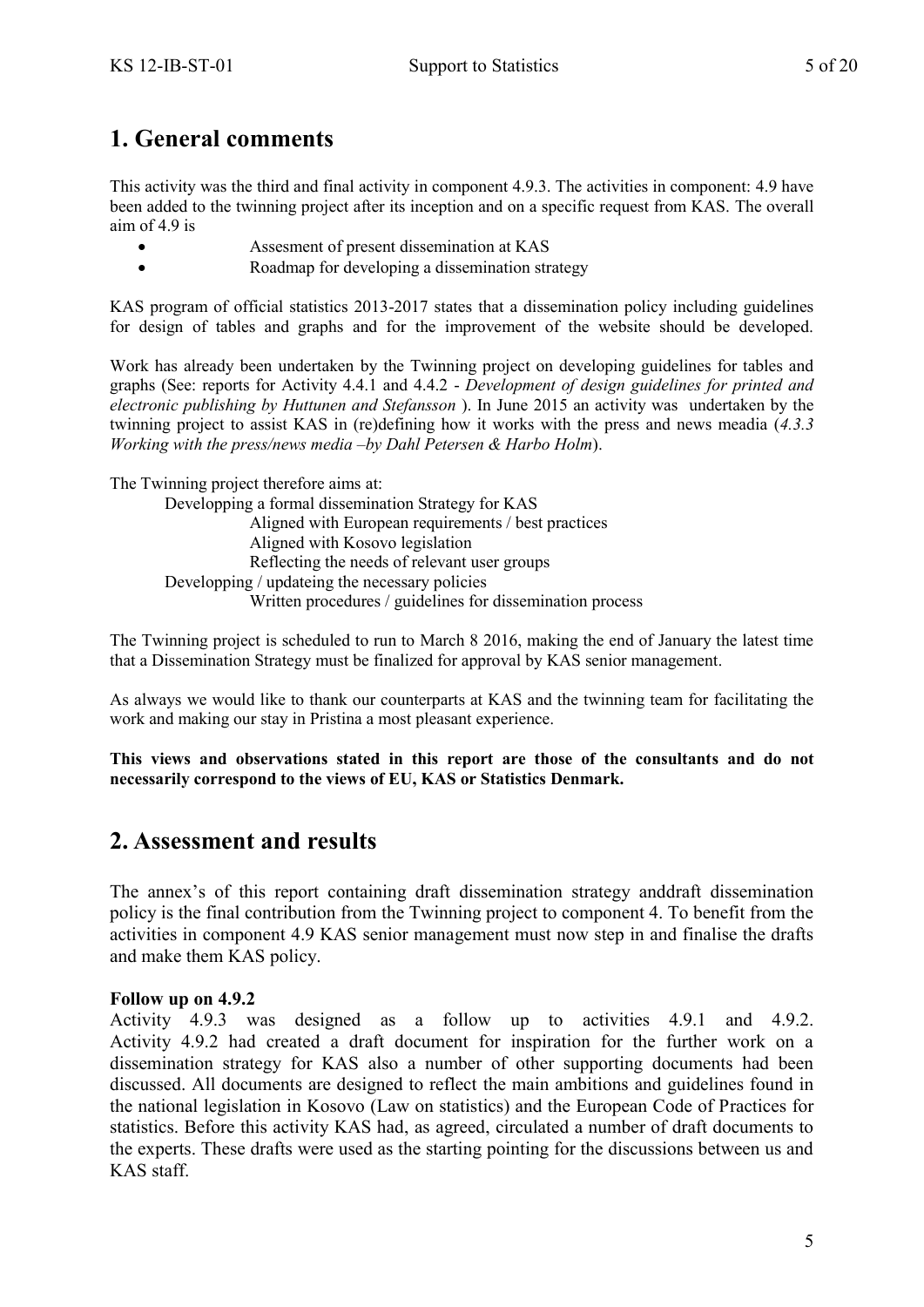### **A final draft of a dissemination strategy**

Using the drafts of a dissemination strategy prepared during activity 4.9.1 and 4.9.2 a final draft of a dissemination strategy for KAS was prepared during the activity. The English version is included as Annex 3 to this report. The English version of the dissemination strategy will be translated to Albanian by the Twinning Project and will then be discussed and approved by the Senior Management of KAS.

The strategy describes what KAS intends to do and how these objectives will be fulfilled.

The main objectives which the strategy is based on are:

- KAS shall be the preferred source of statistical facts about Kosovo
- KAS shall provide facts and statistics for the public debate in Kosovo
- KAS will improve interaction and dialogue with users in order to meet their needs.

The dissemination strategy sets up initiatives to be taken in order to meet these goals. This includes e.g. initiatives that support:

- improved trust in statistics (release calendar, date and time of releases, announcement and handling of errors)
- accessibility (use modern technology and platforms, well documented and understandable presentation of data)
- relevance (collect and monitor information about users, their needs and the way thy use statistics)

### **Dissemination Policy**

The Dissemination Strategy has been condensed into a Dissemination Policy that will also be submitted for approval. The dissemination policy describes what KAS does today including which principles and guidelines that KAS works along.

The policy can be divided into and internal (the collection of guidelines and policies mentioned above) and an external one. The external Dissemination Policy defines what users can expect from KAS. The external Dissemination Policy needs also to be approved by senior management and after that it shall be displayed on the KAS web site and act as a reference statement to external users. The draft policy is attached as Annex 4.

### **The dissemination strategy should and can not stand alone**

In the time between 9.4.2 and 9.4.3 KAS has developed the requested number of supporting documents with descriptions of working procedures. These policies outline how the initiatives in the strategy should be implemented in the daily work of KAS. During the 9.4.3 mission the supporting documents were discussed in plenum and we as external experts provided our comments.

### **Internal procedures needs to be completed and approved**

As agreed during 4.9.2 KAS had before the 18 of December prepared a number of drafts documents describing internal procedures related to dissemination of data, handling of errors and contacts to the press. KAS staff presented each draft and we as experts gave our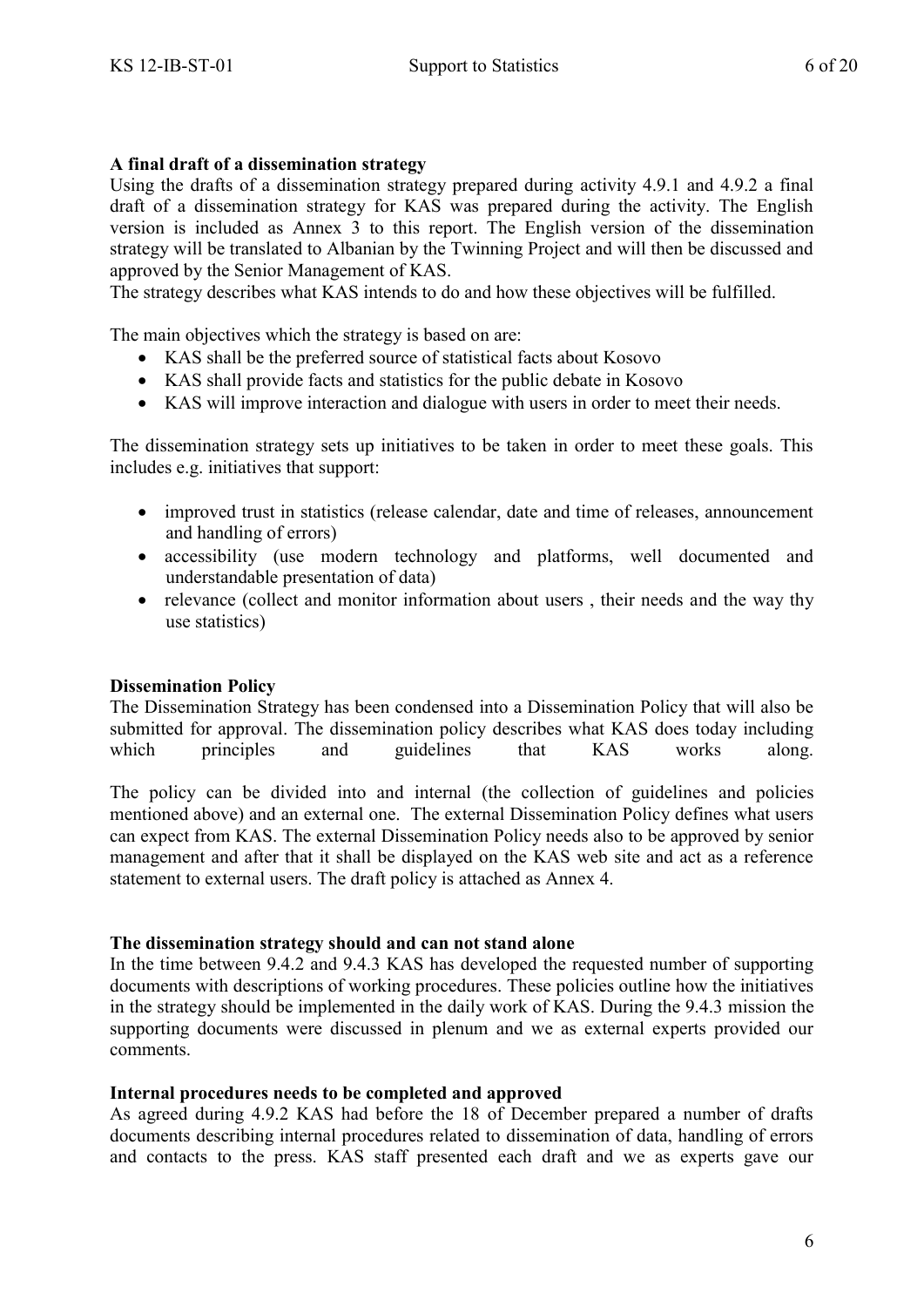comments. We have added short comments and questions to each of the drafts.

The authors of each of the drafts need to adjust the drafts as discussed and then have them approved by the senior management. As the documents are internal, we do not think it necessary to translate and publish the documents. This is an internal process and the Twinning project will not undertake further actions in relations to these documents.

The table below contains an overview of the draft documents that KAS presented during the workshop.

| <b>Draft Dissemination</b><br>Responsibilities of<br><b>DRAFT</b><br><b>Production Process</b><br>author department and<br>dissemination sector<br><b>DRAFT</b><br>Draft procedures for<br>Procedures for handling<br>Add descriptions on<br>how to decide the<br>handling Errors<br>errors - external<br>seriousness of an error-<br>add examples of how<br>corrected PDF /<br>Publications should<br>appear<br>Consider compiling<br>unified paper on errors<br>for all platforms<br><b>DRAFT</b><br>Draft procedures for<br>Section on errors in<br>Internal guidelines for<br>ASKData can / should<br>updating the ASKData<br>updating ASKData<br>platform<br>be moved to unified<br>document on errors<br>Define timeline for<br>when all relevant data<br>should be available in<br>ASKData | <b>Title</b>         | <b>Contents</b>     | <b>Status</b> | <b>Comments</b> |
|---------------------------------------------------------------------------------------------------------------------------------------------------------------------------------------------------------------------------------------------------------------------------------------------------------------------------------------------------------------------------------------------------------------------------------------------------------------------------------------------------------------------------------------------------------------------------------------------------------------------------------------------------------------------------------------------------------------------------------------------------------------------------------------------------|----------------------|---------------------|---------------|-----------------|
|                                                                                                                                                                                                                                                                                                                                                                                                                                                                                                                                                                                                                                                                                                                                                                                                   |                      |                     |               |                 |
|                                                                                                                                                                                                                                                                                                                                                                                                                                                                                                                                                                                                                                                                                                                                                                                                   |                      |                     |               |                 |
|                                                                                                                                                                                                                                                                                                                                                                                                                                                                                                                                                                                                                                                                                                                                                                                                   |                      |                     |               |                 |
|                                                                                                                                                                                                                                                                                                                                                                                                                                                                                                                                                                                                                                                                                                                                                                                                   |                      |                     |               |                 |
|                                                                                                                                                                                                                                                                                                                                                                                                                                                                                                                                                                                                                                                                                                                                                                                                   |                      |                     |               |                 |
|                                                                                                                                                                                                                                                                                                                                                                                                                                                                                                                                                                                                                                                                                                                                                                                                   |                      |                     |               |                 |
|                                                                                                                                                                                                                                                                                                                                                                                                                                                                                                                                                                                                                                                                                                                                                                                                   |                      |                     |               |                 |
|                                                                                                                                                                                                                                                                                                                                                                                                                                                                                                                                                                                                                                                                                                                                                                                                   |                      |                     |               |                 |
|                                                                                                                                                                                                                                                                                                                                                                                                                                                                                                                                                                                                                                                                                                                                                                                                   |                      |                     |               |                 |
|                                                                                                                                                                                                                                                                                                                                                                                                                                                                                                                                                                                                                                                                                                                                                                                                   |                      |                     |               |                 |
|                                                                                                                                                                                                                                                                                                                                                                                                                                                                                                                                                                                                                                                                                                                                                                                                   |                      |                     |               |                 |
|                                                                                                                                                                                                                                                                                                                                                                                                                                                                                                                                                                                                                                                                                                                                                                                                   |                      |                     |               |                 |
|                                                                                                                                                                                                                                                                                                                                                                                                                                                                                                                                                                                                                                                                                                                                                                                                   |                      |                     |               |                 |
|                                                                                                                                                                                                                                                                                                                                                                                                                                                                                                                                                                                                                                                                                                                                                                                                   |                      |                     |               |                 |
|                                                                                                                                                                                                                                                                                                                                                                                                                                                                                                                                                                                                                                                                                                                                                                                                   |                      |                     |               |                 |
|                                                                                                                                                                                                                                                                                                                                                                                                                                                                                                                                                                                                                                                                                                                                                                                                   |                      |                     |               |                 |
|                                                                                                                                                                                                                                                                                                                                                                                                                                                                                                                                                                                                                                                                                                                                                                                                   |                      |                     |               |                 |
|                                                                                                                                                                                                                                                                                                                                                                                                                                                                                                                                                                                                                                                                                                                                                                                                   |                      |                     |               |                 |
|                                                                                                                                                                                                                                                                                                                                                                                                                                                                                                                                                                                                                                                                                                                                                                                                   |                      |                     |               |                 |
|                                                                                                                                                                                                                                                                                                                                                                                                                                                                                                                                                                                                                                                                                                                                                                                                   | Draft procedures for | Internal guidelines | <b>DRAFT</b>  | Consider adding |
| updating and writing<br>regarding metadata<br>section with strategic                                                                                                                                                                                                                                                                                                                                                                                                                                                                                                                                                                                                                                                                                                                              |                      |                     |               |                 |
| metadata<br>goal to develop /                                                                                                                                                                                                                                                                                                                                                                                                                                                                                                                                                                                                                                                                                                                                                                     |                      |                     |               |                 |
| procure a system for                                                                                                                                                                                                                                                                                                                                                                                                                                                                                                                                                                                                                                                                                                                                                                              |                      |                     |               |                 |
| managing and                                                                                                                                                                                                                                                                                                                                                                                                                                                                                                                                                                                                                                                                                                                                                                                      |                      |                     |               |                 |
| presenting metadata $\Rightarrow$                                                                                                                                                                                                                                                                                                                                                                                                                                                                                                                                                                                                                                                                                                                                                                 |                      |                     |               |                 |
| Consider lifting such a                                                                                                                                                                                                                                                                                                                                                                                                                                                                                                                                                                                                                                                                                                                                                                           |                      |                     |               |                 |
| goal to the                                                                                                                                                                                                                                                                                                                                                                                                                                                                                                                                                                                                                                                                                                                                                                                       |                      |                     |               |                 |
| Dissemination Strategy<br>and / or 2017-2022                                                                                                                                                                                                                                                                                                                                                                                                                                                                                                                                                                                                                                                                                                                                                      |                      |                     |               |                 |
| strategic plan                                                                                                                                                                                                                                                                                                                                                                                                                                                                                                                                                                                                                                                                                                                                                                                    |                      |                     |               |                 |
| Describe the role of                                                                                                                                                                                                                                                                                                                                                                                                                                                                                                                                                                                                                                                                                                                                                                              |                      |                     |               |                 |
| dissemination section                                                                                                                                                                                                                                                                                                                                                                                                                                                                                                                                                                                                                                                                                                                                                                             |                      |                     |               |                 |
| when preparing                                                                                                                                                                                                                                                                                                                                                                                                                                                                                                                                                                                                                                                                                                                                                                                    |                      |                     |               |                 |
| metadata.                                                                                                                                                                                                                                                                                                                                                                                                                                                                                                                                                                                                                                                                                                                                                                                         |                      |                     |               |                 |
| <b>DRAFT</b><br>Confidentiality is<br>Draft procedures on<br>Internal guidelines                                                                                                                                                                                                                                                                                                                                                                                                                                                                                                                                                                                                                                                                                                                  |                      |                     |               |                 |
| defined in the law-so<br>data confidentiality<br>regarding data                                                                                                                                                                                                                                                                                                                                                                                                                                                                                                                                                                                                                                                                                                                                   |                      |                     |               |                 |
| add reference.<br>confidentiality                                                                                                                                                                                                                                                                                                                                                                                                                                                                                                                                                                                                                                                                                                                                                                 |                      |                     |               |                 |
| Reference should be                                                                                                                                                                                                                                                                                                                                                                                                                                                                                                                                                                                                                                                                                                                                                                               |                      |                     |               |                 |
| made to examples of<br>when there is a                                                                                                                                                                                                                                                                                                                                                                                                                                                                                                                                                                                                                                                                                                                                                            |                      |                     |               |                 |
| confidentiality issue in                                                                                                                                                                                                                                                                                                                                                                                                                                                                                                                                                                                                                                                                                                                                                                          |                      |                     |               |                 |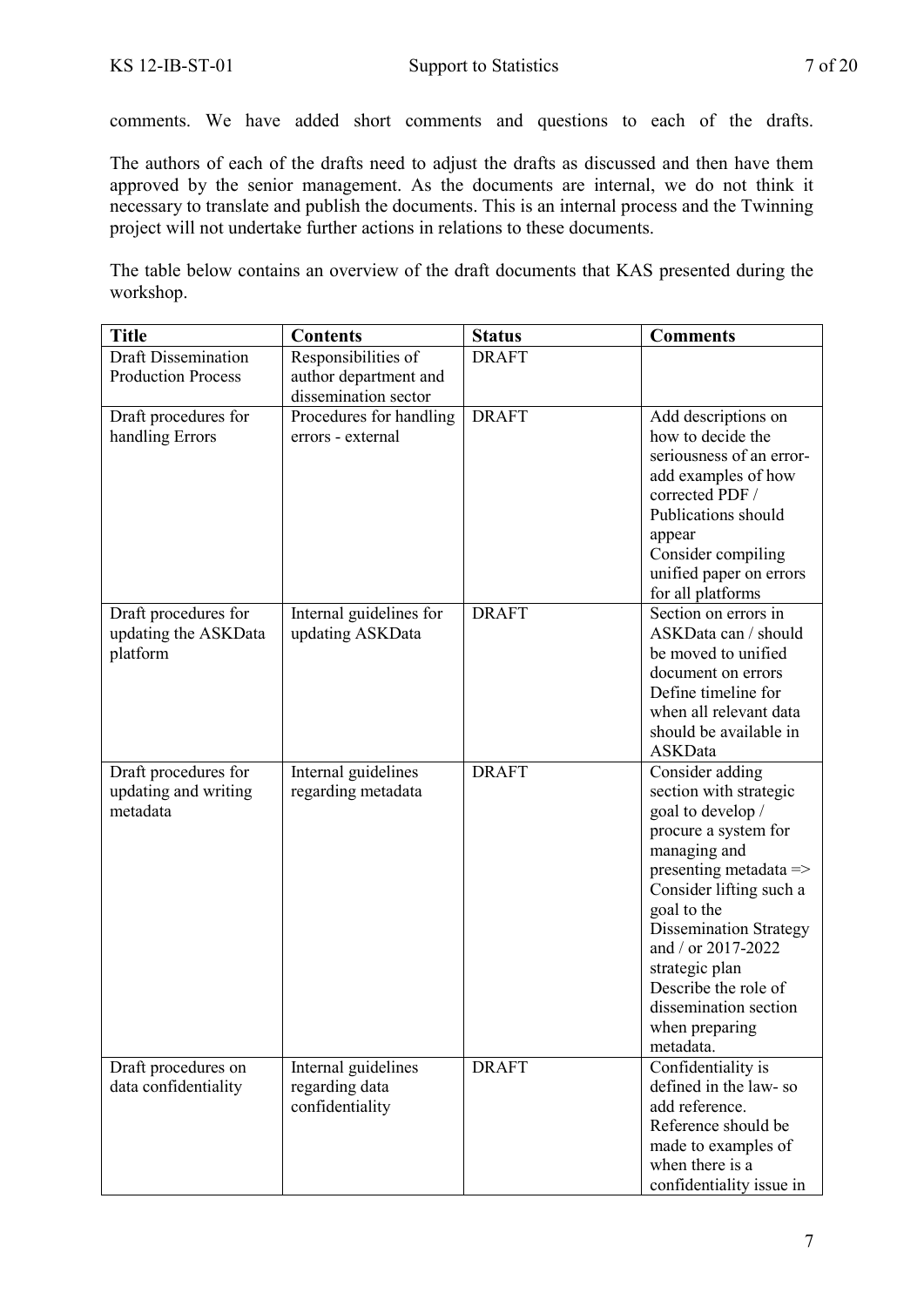|                                                            |                                                            |                                                                                                        | Dissemination. Final<br>responsibility for<br>ensuring confidentiality<br>should be defined and<br>should not rest within<br>IT sector.                                                                                                                                               |
|------------------------------------------------------------|------------------------------------------------------------|--------------------------------------------------------------------------------------------------------|---------------------------------------------------------------------------------------------------------------------------------------------------------------------------------------------------------------------------------------------------------------------------------------|
| Facebook guidelines<br>for ask staff                       | Procedures for KAS<br>Facebook profile                     | Draft – nearly ready<br>for approval                                                                   | Consider extending the<br>document to include all<br>social media as<br>problems /<br>responsibility issues are<br>similar for Twitter /<br>LinkedIn<br>State also purpose of<br>Facebook presence-<br>Consider mentioning<br>Facebook / social<br>media more directly in<br>strategy |
| Procedures and lines of<br>communication for<br><b>KAS</b> | Guidelines for<br>communication with<br>press / mass media | DRAFT – Close to<br>finalized                                                                          | Clarify distinction<br>between policy and<br>statistical / technical<br>questions. Perhaps<br>tighten procedures for<br>reporting                                                                                                                                                     |
| Procedures of handling<br>the request of the press         | Also press guideline -<br>short version                    | <b>DRAFT</b>                                                                                           | Should be merged /<br>unified into one<br>document with<br>document above                                                                                                                                                                                                             |
| Plan i menaxhimit të<br>sfidave me media                   | Plans for crisis<br>management                             | DRAFT – lifted from<br>similar procedures<br>from the census -easy<br>to adapt to general<br>procedure | Consider adding<br>procedures / guidelines<br>for briefing KAS staff<br>during crises                                                                                                                                                                                                 |

### **Fixed release time for all publishing channels**

In order to be compliant with European practices it is important that a fixed, general release time is stated for all publishing. Taking into account the wishes of mass media this should be in the morning if possible. From the discussions internally at KAS it may be difficult to agree on such time. We therefore recommend that a management decision is made and that the decided time is then consistently enforced.

### **The resource situation**

Representatives from the subject matter divisions were quite concerned that implementing of fixed release time would be difficult as production processes are already under pressure and adding new work loads like updating ASKDATA would take even more time and therefore make it even more difficult to publish on time

### **Concurrency**

Together with KAS we discussed when a given statistics is considered as published and if all channels have to be updated at the same time. The subject matter statistician's perspective is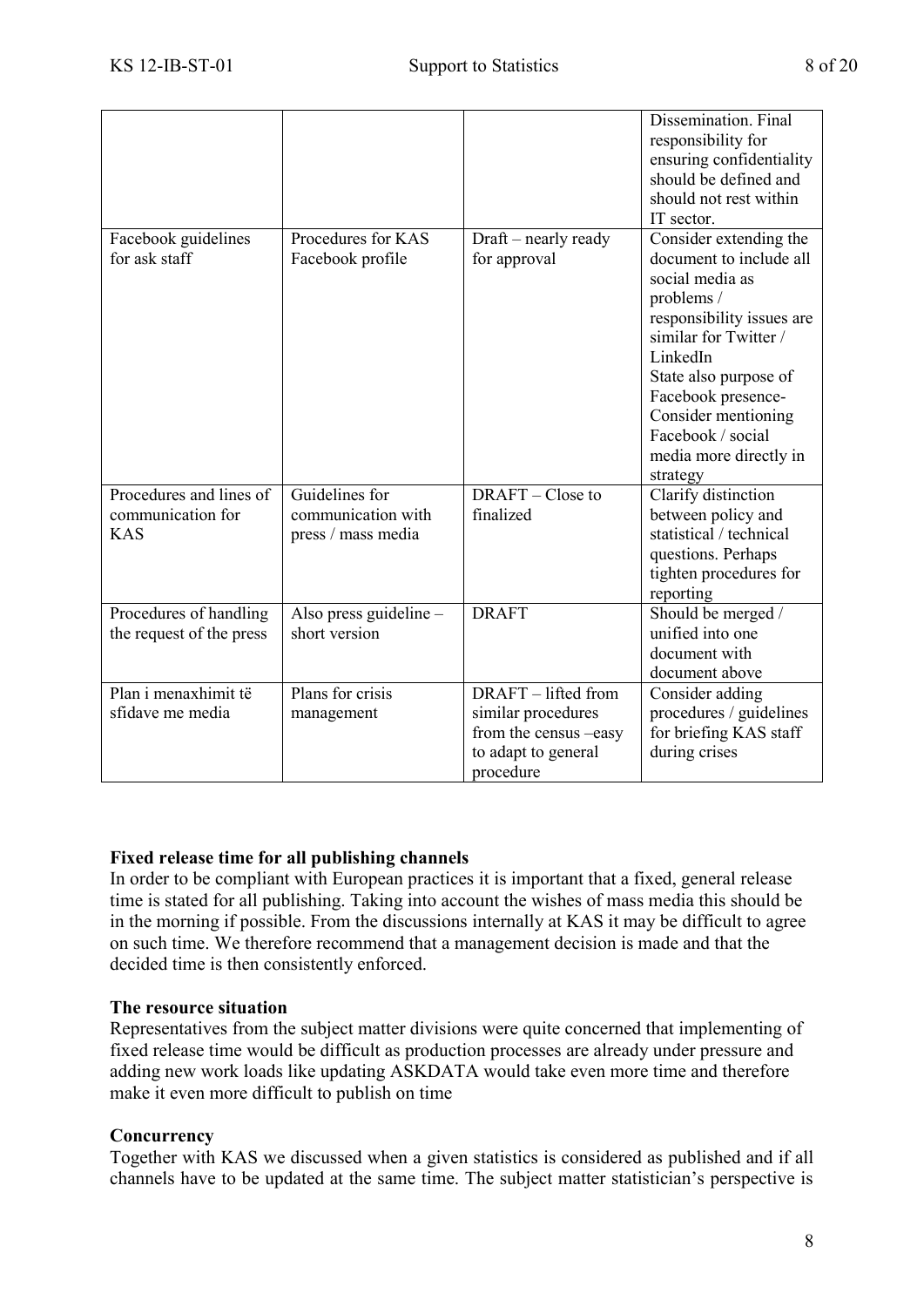that concurrency is difficult and requires too much work from them in too short a time span. To save resources and shorten production times it can be considered to implement an ultrashort press release that together with updates of ASKData can serve as the basis publishing unit.

### **The use of three languages**

Currently KAS is publishing in Albanian, English and Serbian. We discussed this issue with KAS staff as it requires a major effort, especially translation resources are either non existing or in very short supply. To improve the resources situation KAS could consider if publishing on print and PDF in one language can be discontinued. Publishing in 3 languages should then perhaps be limited to the ASKData platform as this is the "cheapest" way for multiple language publishing. Such a strategy is followed in Denmark –were data in English is mainly available from [www.statbank.dk.](http://www.statbank.dk/) To our understanding the use of 3 languages its not required by the Law on Statistics- but may be required by other legislation. -

## <span id="page-8-0"></span>**3. Conclusions and recommendations**

After the activity 9.4.3 we recommends that KAS as soon as possible and before the end of the Twinning project approves the Dissemination Strategy and the external Dissemination Policy. The dissemination policy must then be made public on the website. The policy and procedure documents must then be finalised and distributed so that all KAS staff are aware of the procedures and follows them in their daily work.

In addition to this we would like to give the recommendations below for use by KAS to improve its dissemination standards and to improve the resource situation.

- Prioritize ASKDATA as the main channel of dissemination.
- Use less resources on printed publications
- Define a fixed time of the day for dissemination
- Fully develop all metadata descriptions according to European Standards (XXX)
- Discuss and reconsider the "trade off" between shortening production times and available staff
- Reconsider the language situation resources
- Make an effort in market the services from KAS including availability to European and other international statistics.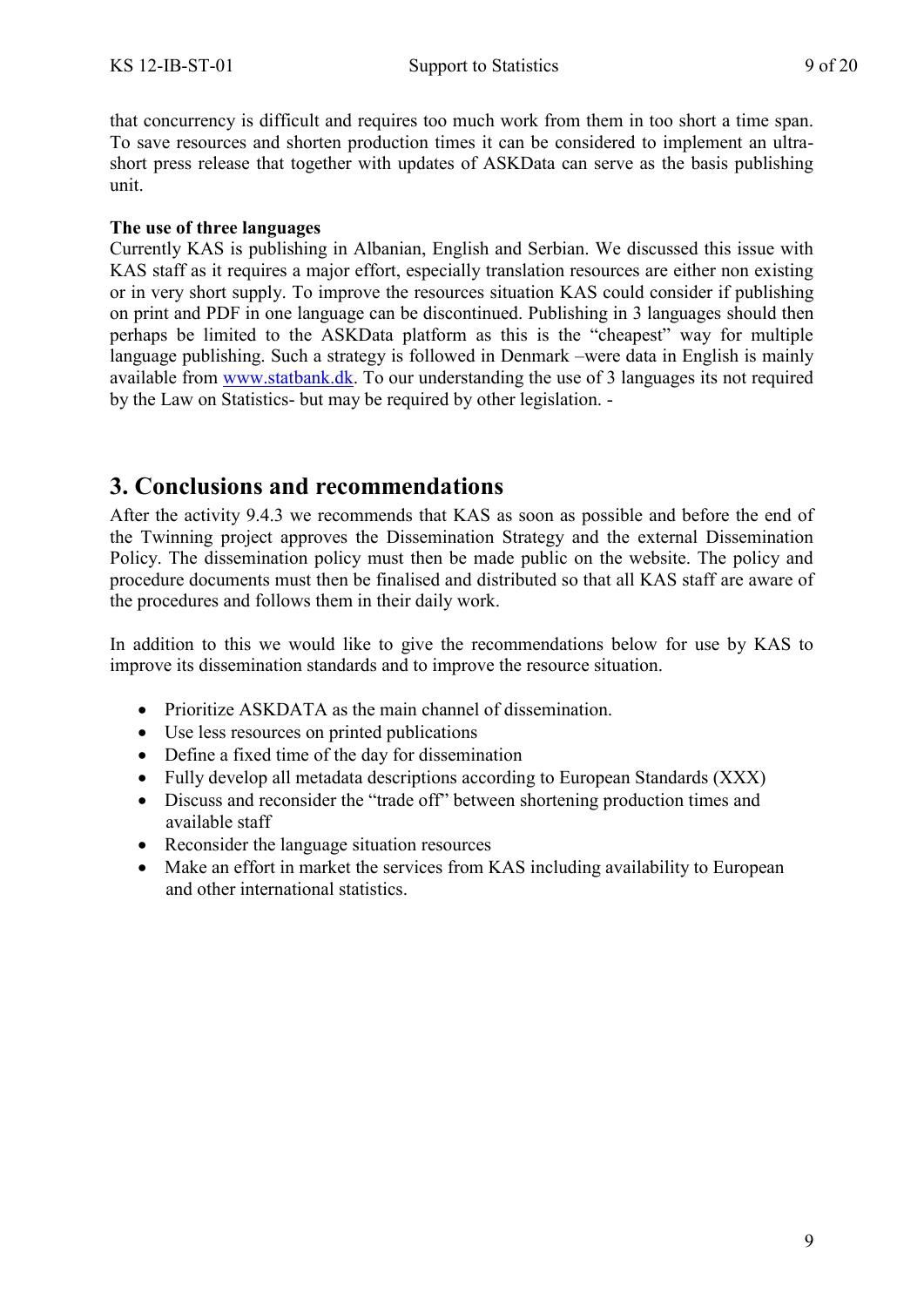## <span id="page-9-0"></span>**Annex 1. Terms of Reference**



**EU Twinning Project KS12 IB ST01** Support to Statistics

## **Terms of Reference: Component 4: Information Technology System and Dissemination**

**Activity 4.9.3: Improvement of Dissemination – Continued support to development of Dissemination Strategy**

| Tor-ready date:          | 18 December 2015        |
|--------------------------|-------------------------|
| Start / end of activity: | <b>5-8 January 2016</b> |
| <b>Reporting time:</b>   | <b>15 January 2016</b>  |

### **Mandatory result of the component:**

| <b>Mandatory</b><br><b>Result</b> | <b>Intervention logic</b> | <b>Benchmarks</b> | Sources of<br>information | <b>Assumptions</b> |
|-----------------------------------|---------------------------|-------------------|---------------------------|--------------------|
|                                   |                           |                   |                           |                    |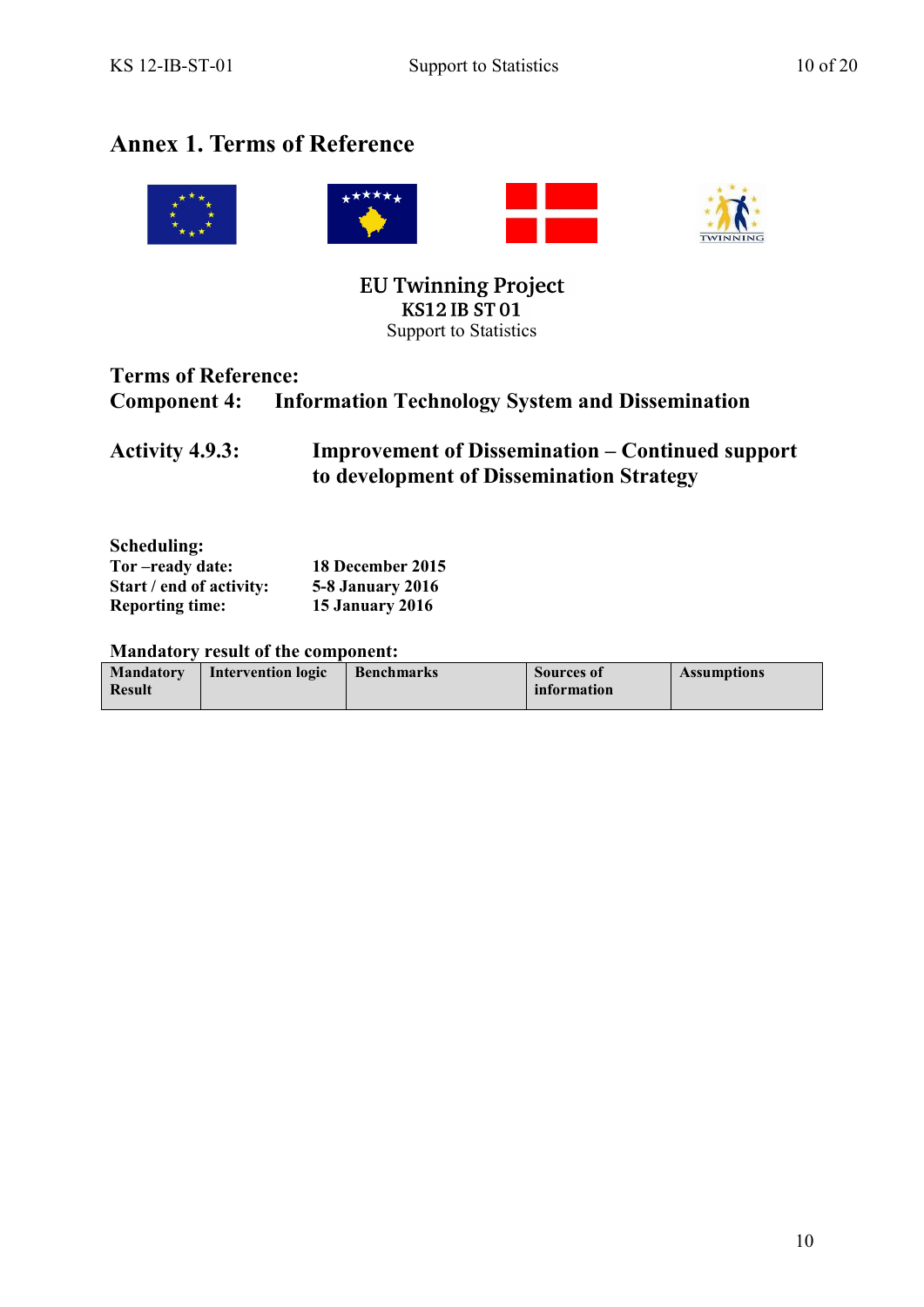| <b>Activity</b><br>4.2 | <b>Developing IT</b><br>system and Web<br>dissemination | KAS website and its<br>user-friendliness<br>improved by 8 <sup>th</sup><br>project quarter<br>Dissemination<br>$\bullet$<br>database installed<br>and available to the<br>public by 7 <sup>th</sup> project<br>quarter | • Twinning<br>quarterly reports<br>• Mission Reports<br>actuel | Sufficient<br>$\bullet$<br>absorption<br>capacity<br>Low turn-over<br>of staff involved<br>in<br>implementation<br>Staff works on<br>$\bullet$<br>project related<br>tasks in between<br>missions<br>A detailed<br>$\bullet$<br>Terms of<br>Reference is<br>developed in a<br>timely manner<br>detailing tasks<br>(input), expected<br>output,<br>participants of<br>the activity and<br>agenda |
|------------------------|---------------------------------------------------------|------------------------------------------------------------------------------------------------------------------------------------------------------------------------------------------------------------------------|----------------------------------------------------------------|-------------------------------------------------------------------------------------------------------------------------------------------------------------------------------------------------------------------------------------------------------------------------------------------------------------------------------------------------------------------------------------------------|
|------------------------|---------------------------------------------------------|------------------------------------------------------------------------------------------------------------------------------------------------------------------------------------------------------------------------|----------------------------------------------------------------|-------------------------------------------------------------------------------------------------------------------------------------------------------------------------------------------------------------------------------------------------------------------------------------------------------------------------------------------------------------------------------------------------|

### **Subject / purpose of activity: 4.9.3 activity**

Developing a dissemination strategy for KAS.

### **Expected output of the 4.9.3 activity**

Assesment of present dissemination at KAS Draft for Dissemination Strategy. Ready for approval by board of directors at KAS.

This mission is a continuation of activity 4.9.2 which took place in September 2015.

The previous mission discussed the state of dissemination policy at KAS, started drafting the Dissemination Policy document, and filled a list of unfinished documents which are connected to the Dissemination Strategy paper:

- 1. Dissemination Production Process.
- 2. Procedures for updating askdata.
- 3. Procedures for updating and writing metadata
- 4. Procedure for handling errors external
- 5. Procedure for handling errors Internal
- 6. Revision Policy
- 7. Press and media policy (draft from Twinning mission)
- 8. Design guide (draft from Twinning)
- 9. Procedures on data confidentiality (SIDA will take over this subject)
- 10. Social media Policy (if needed by now)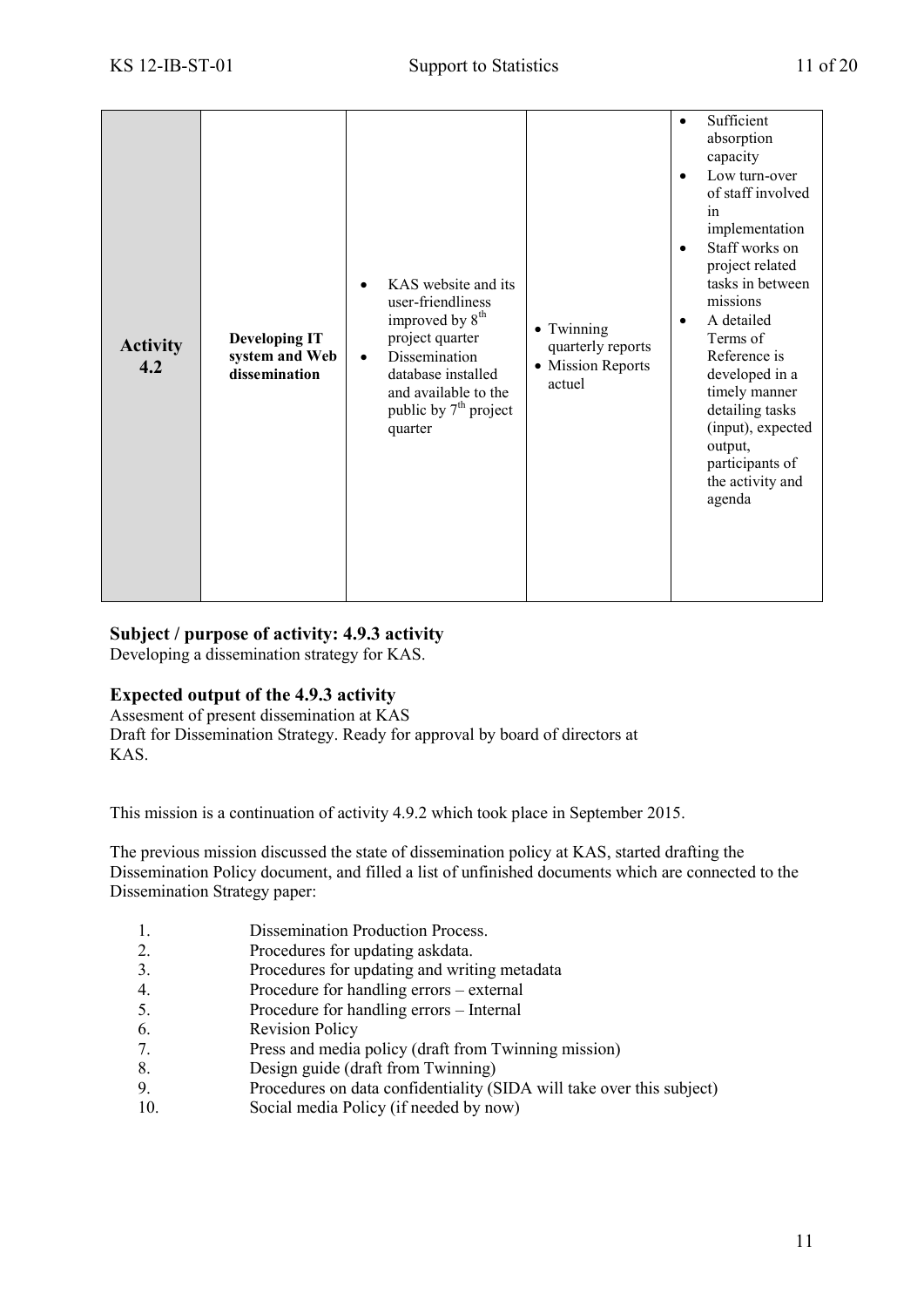The experts together with KAS will during 4.9.3 finishing drafting the Dissemination Policy. It should according to the plans be ready for approval by the Board of Directors before the end of February 2016.

All papers and availabele drafts discussed during 4.9.2 developed by KAS should be send to the MS experts no later than December 18 2015.Documents / drafts available only in albanian can be send to the RTA assiostance for translation.

### **KAS resources:**

- 1. Ilir Berisha, Director of DSELLK, KAS[, Ilir.t.Berisha@rks-gov.net](mailto:Ilir.t.Berisha@rks-gov.net)
- 2. Ramiz Ulaj, Director of DMTI, ramiz.ulaj $@rks$ -gov.net
- 3. Bekim Canolli, Head of Methodology Division, [Bekim.canolli@rks-gov.net](mailto:Bekim.canolli@rks-gov.net)
- 4. Ms. Arta Salihu, KAS Coordinator, [arta.salihu.morina@rks-gov.net](mailto:arta.salihu.morina@rks-gov.net)
- 5. Teuta Zyberi, Coordination, International Relations[, teuta.zyberi@rks-gov.net](mailto:teuta.zyberi@rks-gov.net)
- 6. Mrs. Hazbije Qeriqi, Communication Officer, KAS, [hazbije.qeriqi@rks-gov.net](mailto:hazbije.qeriqi@rks-gov.net)
- 7. Ms. Drita Sylejmani, Dissemination Officer, KAS, [drita.sylejmani@rks-gov.net](mailto:drita.sylejmani@rks-gov.net)
- 8. Ms. Shqipe Gashi, Dissemination Officer, KAS [shqipe.gashi@rks-gov.net](mailto:shqipe.gashi@rks-gov.net)
- 9. Mr. Burim Limolli, Head of IT, KAS [burim.limolli@rks-gov.net](mailto:burim.limolli@rks-gov.net)
- 10. Mr. Haki Kurti, Head of Enviroment division, KAS, Haki  $Kurti@rks-gov.net$
- 11. Ms. Flutura Shosholli, Enviroment Offiicer, KAS, [Flutura.Shosholli@rks-gov.net](mailto:Flutura.Shosholli@rks-gov.net)
- 12. Mrs. Bedrije Demaj, Officer of LFS, KAS [Bedrije.Demaj@rks-gov.net](mailto:Bedrije.Demaj@rks-gov.net).
- 13. Mr. Hydai Morina, Officer of HBS, KAS [Hydai.Morina@rks-gov.net](mailto:Hydai.Morina@rks-gov.net)

### **KAS Twinning team:**

Project Leader Mr. Ilir T. Berisha, Director of Economic Statistics and National Accounts, [Ilir.T.Berisha@rks-gov.net](mailto:Ilir.T.Berisha@rks-gov.net)

RTA Counterpart Ms.Teuta Zyberi, International Relations Officer, [teuta.zyberi@rks-gov.net](mailto:%20teuta.zyberi@rks-gov.net)

### **Member state resources:**

Ms Annegrete Wulff, Head of Division, Statistics Denmark, [awu@dst.dk](mailto:awu@dst.dk) Mr. Jesper Ellemose Jensen, Chief Adviser, Statistics Denmark, [jej@dst.dk](mailto:jej@dst.dk)

### **Twinning ressources:**

Mr Per Knudsen, RTA, [pkn@dst.dk](mailto:pkn@dst.dk) Ms Nora Zogaj, RTA assistant, [nzogaj@yahoo.com](mailto:nzogaj@yahoo.com)

### **Background**

In general the activities in component 4 will address the following issues:

- Improve web dissemination for selected statistics including improvement of KAS website to make it a more user-friendly and flexible dissemination tool;
- Develop guidelines for the design of tables and graphs, also to be applied for dissemination on the web;
- Develop a dissemination database, including more complete metadata covering different aspects related to data quality;
- Improve Direct user communication
- Introduce Dissemination CoP
- Develop a dissemination strategy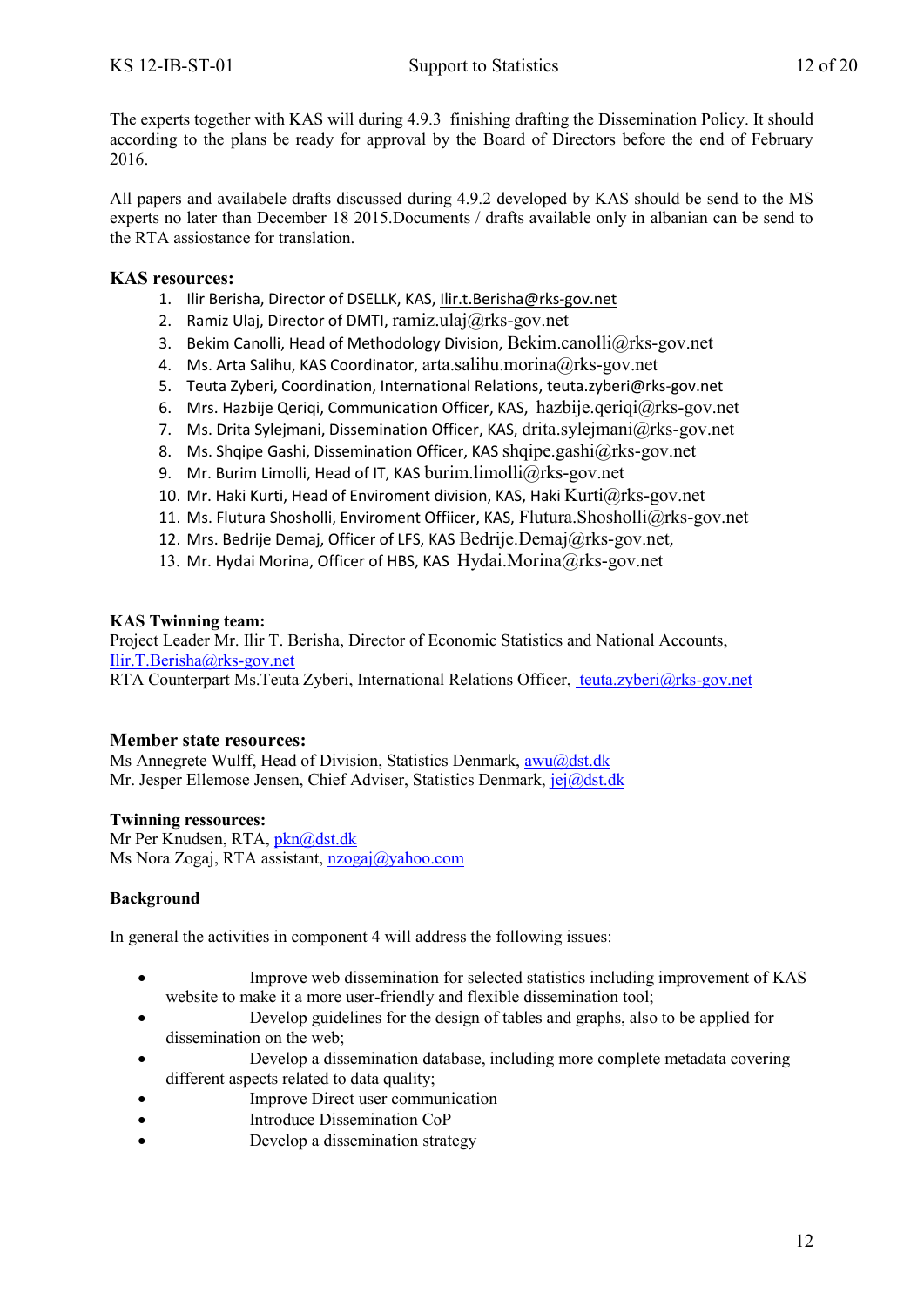### **Activities to be undertaken in preparation for the mission:**

List of attached documents

- Program of official statistics 2013 -2017
- Twinning Mission Reports, Component 4 (all available at dst.dk/Kosovo)
- Draft dissemination policy as described in Annex 4 of the mission report 4.9.2

| <b>Day</b>  | <b>Place</b> | <b>Time</b> | Event                                                    |
|-------------|--------------|-------------|----------------------------------------------------------|
|             |              |             |                                                          |
| 1           | Emerald      | 10:00       | Introductory remarks to this part of component 4         |
|             |              | 10:15       | KAS will brief the experts on the current state of       |
|             |              |             | developing the dissemination strategy since last mission |
|             |              | 12:00       | Lunch                                                    |
|             |              | 13:30       | Discussing current Dissemination Strategy document       |
|             |              | 14:30       | Coffee                                                   |
|             |              | $15:00 -$   | Hands on: Working on Dissemination Strategy document     |
|             |              | 16:00       |                                                          |
|             |              |             |                                                          |
| $\mathbf 2$ | Emerald      | $09:00-$    | Hands on: Working on Dissemination Strategy document     |
|             |              | 16:00       | <b>Location: Emerald Hotel</b>                           |
|             |              |             |                                                          |
|             |              |             |                                                          |
|             |              |             |                                                          |
| 3           | <b>KAS</b>   | $9:00-$     | Conclusions and recommendations.                         |
|             |              | 12:00       | Debriefing: Experts, KAS Project Leader, Component       |
|             |              |             | Leader, and RTA                                          |

### **Program for activity 4.9.3 - January 2016**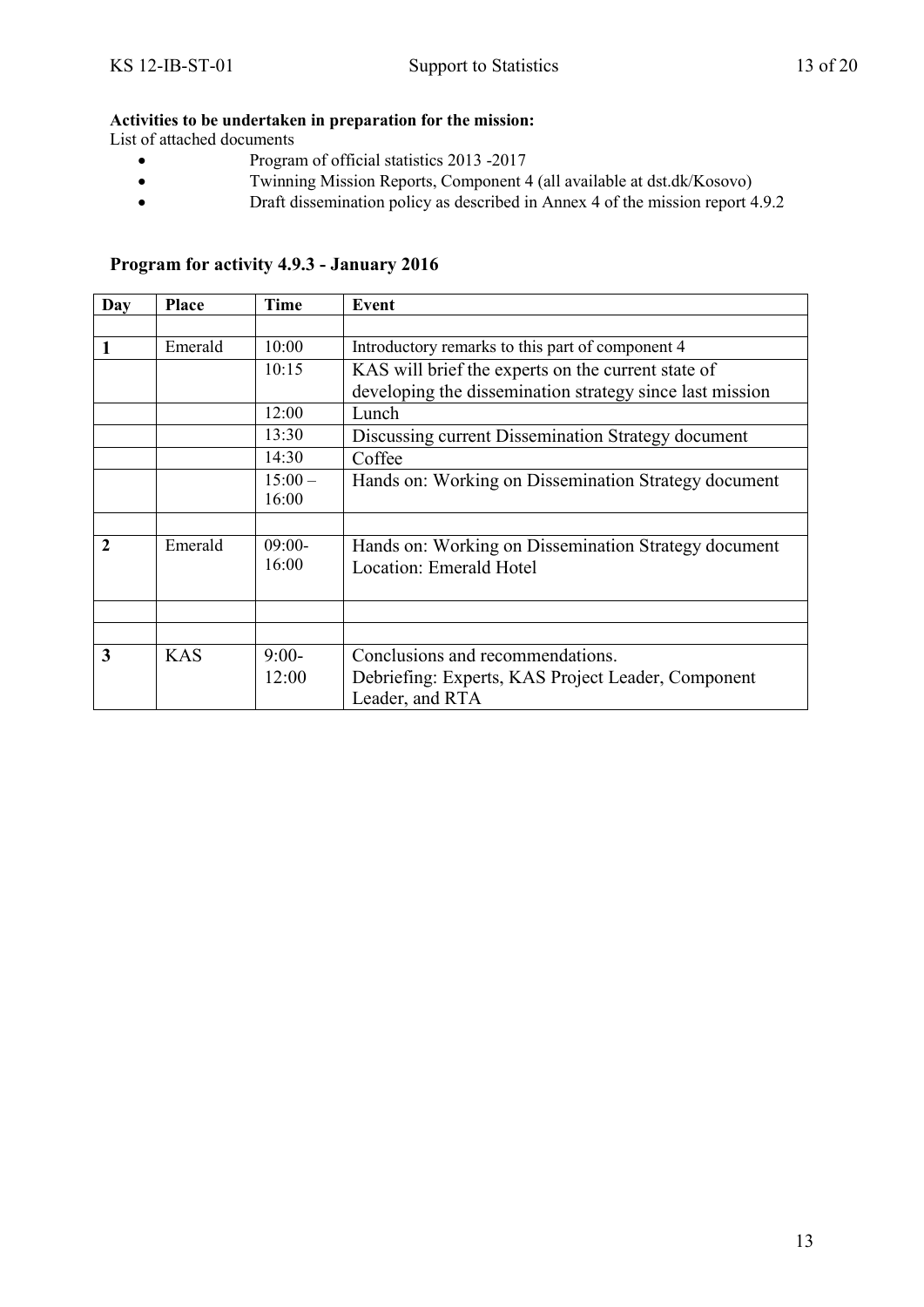## <span id="page-13-0"></span>**Annex 2. Persons met**

### KAS:

The following persons participated to varying degrees in the two day workshop

- 1. Isa Krasniqi, Chief Executive at KAS, Isa.Krasniqi@rks-gov.net
- 2. Ramiz Ulaj, Director of IT &Methodology Department, ramiz.ulaj@rks-gov.net
- 3. Ilir Berisha, Director of DENA, KAS, <u>Ilir.t.Berisha@rks-gov.net</u><br>4. Ibrahim Rrustemi, Director of Planning, Communic
- 4. Ibrahim Rrustemi, Director of Planning, Communication and Coordination, Ibrahim.rrustemi@rks-gov.net
- 5. Bashkim Bellaqa, Director of Social Statistics Department, Bashkim.Bellaqa@rks-gov.net
- 6. Habib Strana, Director of Procurement, habib.strana@rks-gov.net
- 7. Ibish Asllani, Head of Price Statistics Division, ibish.asllani@rks-gov.net
- 8. Bekim Canolli, Head of Methodology Division, [Bekim.canolli@rks-gov.net](mailto:Bekim.canolli@rks-gov.net)
- 9. Ismail Sahiti, Head of Division, Business Statistics
- 10. Burim Limolli, Head of IT, KAS [burim.limolli@rks-gov.net](mailto:burim.limolli@rks-gov.net)
- 11. Haki Kurti, Head of Enviroment division, KAS, Haki [Kurti@rks-gov.net](mailto:Kurti@rks-gov.net)
- 12. Arta Salihu, KAS Coordinator, [arta.salihu.morina@rks-gov.net](mailto:arta.salihu.morina@rks-gov.net)
- 13. Hazbije Qeriqi, Communication Officer, KAS, [hazbije.qeriqi@rks-gov.net](mailto:hazbije.qeriqi@rks-gov.net)
- 14. Drita Sylejmani, Dissemination Officer, KAS, [drita.sylejmani@rks-gov.net](mailto:drita.sylejmani@rks-gov.net)
- 15. Shqipe Gashi, Dissemination Officer, KAS, [drita.sylejmani@rks-gov.net](mailto:drita.sylejmani@rks-gov.net)
- 16. Hydai Morina, HBS officer, Hydai.Morina@rks-gov.ne
- 17. Kumrije Beqiri, Dissemination Officer, kumrije.beqiri@rks-gov.net
- 18. Lendita Haradinaj, Finance Officer, lendita.haradinaj@rks-gov.net

RTA Team: Per Knudsen, RTA Nora Zogaj, RTA Assistant Interpreter : Agim Aliu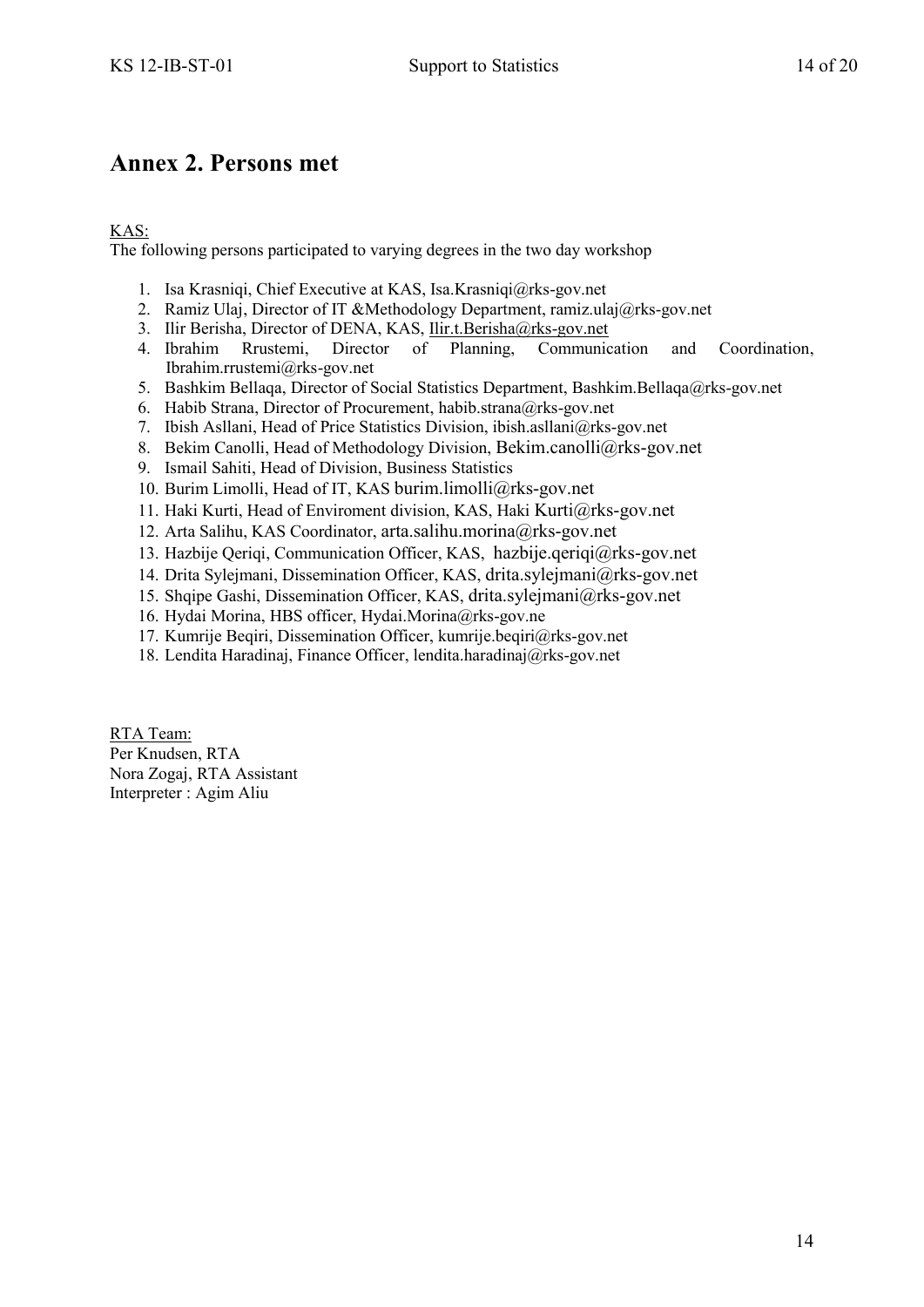## <span id="page-14-0"></span>**Annex 3 Dissemination Strategy**

DISSEMINATION STRATEGY KOSOVO DRAFT

# *DRAFT*

### DISSEMINATION STRATEGY KAS

KAS operates based on the Law on Statistics of  $Kosovo<sup>1</sup>$ . The task of KAS according to the law is to collect and publish data on the economy and national accounts, social statistics, and agriculture and environmental statistics in Kosovo.

The dissemination strategy follows the best European practices of dissemination. The principles of dissemination are based the European Statistics Code of Practice. The main objectives are to

- 1. Be the preferred source of statistical facts about Kosovo
- 2. Provide facts and statistics for the public debate in Kosovo
- 3. Improve interaction and dialogue with users in order to meet their needs.

The dissemination strategy shall support these objectives and initiatives and activities shall be set up accordingly.

### *1 KAS is the preferred source of statistical facts about Kosovo*

There may be several producers of statistics - official or private in the country. As the central producer of statistics be the preferred source. This is where the business world, the ministries and government as well as the public in general should turn to find statistical information about their country. More over KAS will be the gateway to European and other international official statistics.

### **1.1 Trustworthydata**

<u>.</u>

Trust in statistics is essential for the users. Dissemination of official statistics must therefore be objective, non-partisan, impartial and transparent.

*Data-protection* is guaranteed when KAS publish statistics. The privacy and identity of data providers (households, enterprises, administrations and other respondents), the confidentiality of the information they provide and that it is use only for statistical purposes is guaranteed.

<sup>&</sup>lt;sup>1</sup> Sections 30,31,32, and 33 of the Law No. 04/L-036 on Official Statistics of Reoublic of Kosovo covers Dissemination and forms the legal basis of document.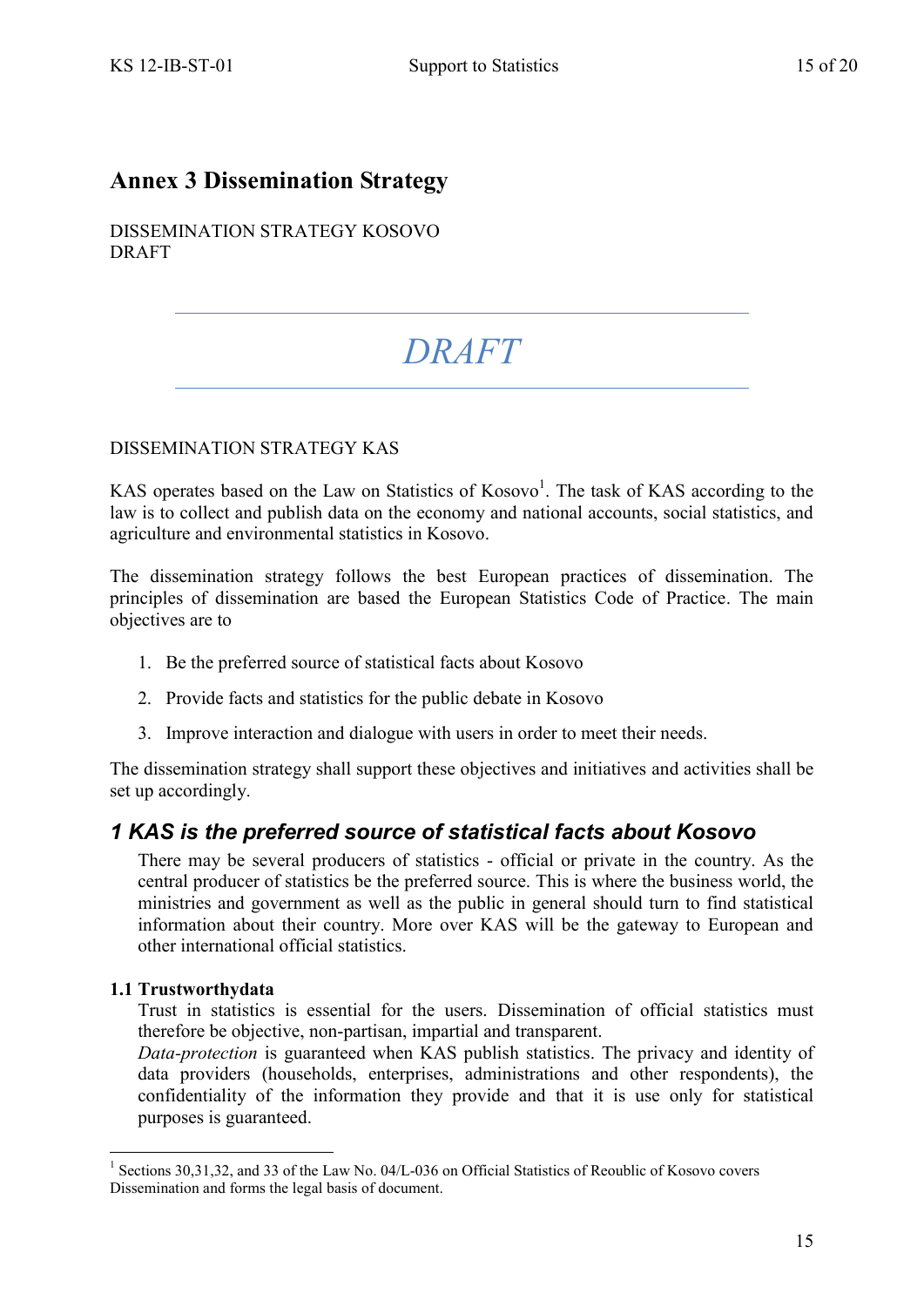.

The statistics are timely and based on punctual releases. This is ensured by a public available release calendar on the website.

### **1.2 Notification of corrections and misuse**

Another factor of importance for being trustworthy is dealing with a procedure where KAS admits and informs users about errors. This is announced openly on the front page of the website. Revised press releases are sent out. Correction of errors is guided by a written procedure. The procedure is approved by the KAS CEO based on management board discussions.

Errors discovered in published statistics are corrected on the website as soon as possible. With regard to printed publications corrections (errata) should be considered in case of serious errors, and the users should be informed if possible.

If serious misuse or misunderstanding of statistics appears in the mass media KAS will take action. Procedures for such actions are found in the media and press policy of KAS.

### **1.3 Timely & Punctual**

Notifications about the dissemination of statistics are published in the release calendar on the website. The release calendar describes the topic and subject area, reference period and the date of the planned publishing. Any divergence from the dissemination time schedule is published as soon as possible, and the divergence is explained and a new release time set. All releases happen at a fixed time of the day 2 p.m. o'clock and is available to all users at the same time (By law there are no privileged users with access before others).

Goals for timeliness will be set to secure the actuality of the statistics (reducing the production time). Punctuality is measured against the release calendar information.

Divergences from timeliness and punctuality targets are regularly monitored, and an action plan is developed if these targets are not met.

KAS strives to publish publications and ASKData at the same time. Timeliness and punctuality is measured against the press release.

### **1.4 Well documented (metadata)**

Official statistics are always distributed with metadata and unambiguous explanations in order to avoid misinterpretations and misuse.

Users are kept informed about the quality of statistical outputs with respect to the quality criteria for European Statistics.

The methodological documentation contains information on sources and methods of data collection as well as on the coverage and definitions used in the statistical product. They are available on the website, and all statistical releases and tables in ASKData will have links. The methodological information is compiled according to Eurostat standard, ESMS

### **1.5 International comparable**

The disseminated statistics will be coherent and comparable, based on international principles and classifications.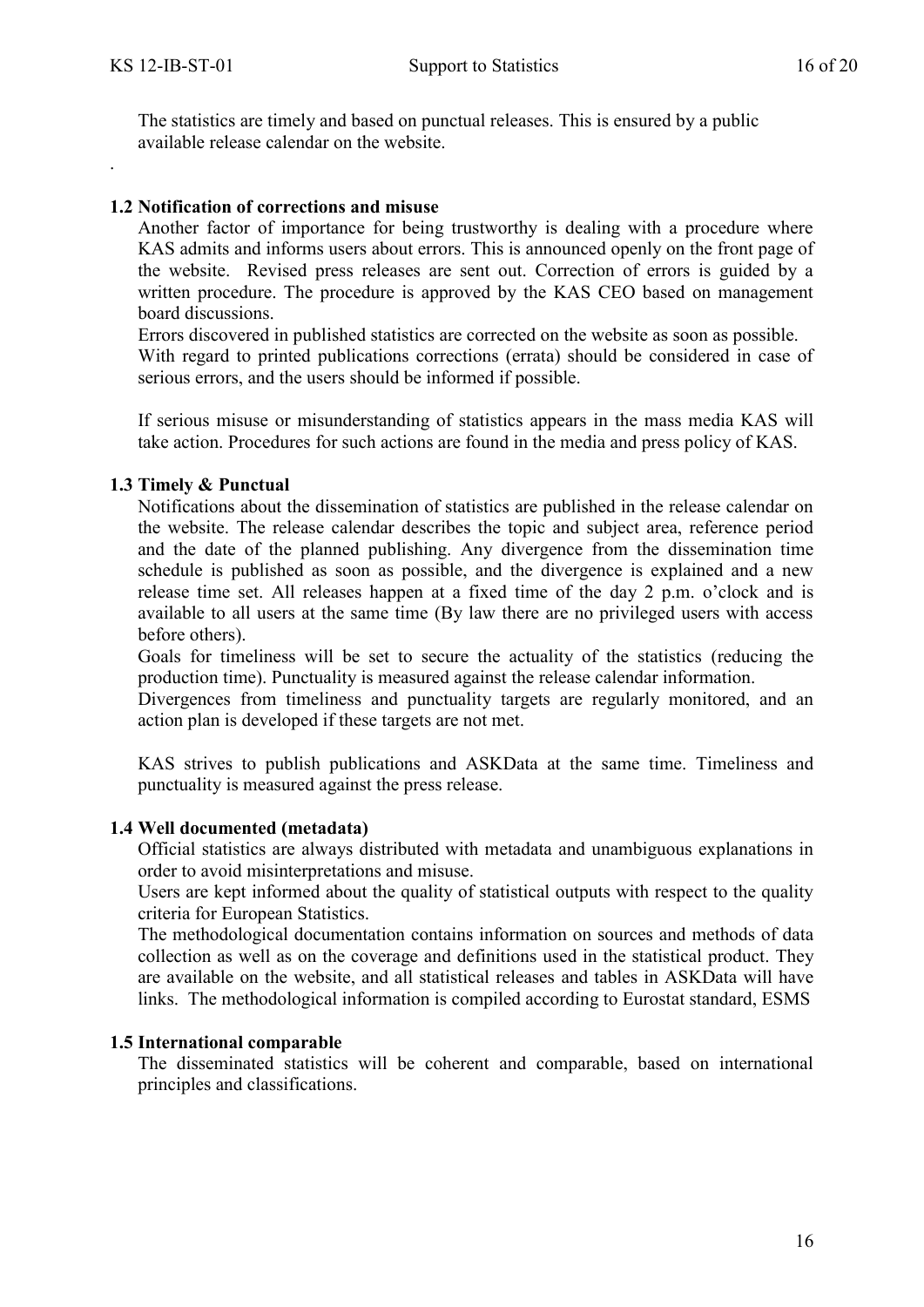## **2. Provide facts and statistics for the public debate in Kosovo**

### **2.1 Relevant, and timely**

In order to deliver input to the public debate timeliness is very important. KAS will look into the possibilities of reducing the production time or disseminate preliminary data in order to fulfill needs of very timely data.

### **2.2 Accessible**

All users must have an equal access to official statistics on the website. This means that the dissemination dates of official statistics have to be announced in advance and that no user category can have access to the official statistics before they are released. KAS disseminate statistics in Albanian, Serbian and English.

Accessibility counts also that statistics are searchable through KAS web site as well as search engines like Google.

### *Only statistics that are understood are recognized accessible.*

Through standardized metadata KAS ensures that statistics are understandable. KAS will ensure that users regardless of their educational and professional background can find and comprehend statistics that are relevant for their daily life. To reach this goal visualization and storytelling is used.

### **2.3 Platforms**

KAS uses different platforms to ensure that users are reached in their preferred way. Relevant platforms are the website, the databank ASKData, social media, print. Printed publications will be prioritized less.

Printed publication will only be used for the "flagship" publications, pdf publications on the website, ASKData databank and social media like Facebook. ASKData and other electronic dissemination on the internet will be prioritized. All official statistics will gradually be entered into ASKData, and by end of 2017 all published data will be available in the databank.

Some user groups are best reached through social media. KAS is therefore present on social media..

The KAS website will be redesigned during 2016.

### **2.4 Journalist and news media**

Many users will only meet statistics through the media. Therefore, special attention is paid to journalists and the news media. The news media are actively informed about relevant new statistical releases. In addition to that KAS take actions to present and explain statistical releases to the press and news media -when relevant press conferences and media briefings are conducted. KAS's relation to the news media is described in the press and media policy.

### **2.5 Visualization**

Visualizing statistics often creates a better understanding of the data compared to what can be shown in tables, text or databases. Visualization of the data should be made in the interest of the users.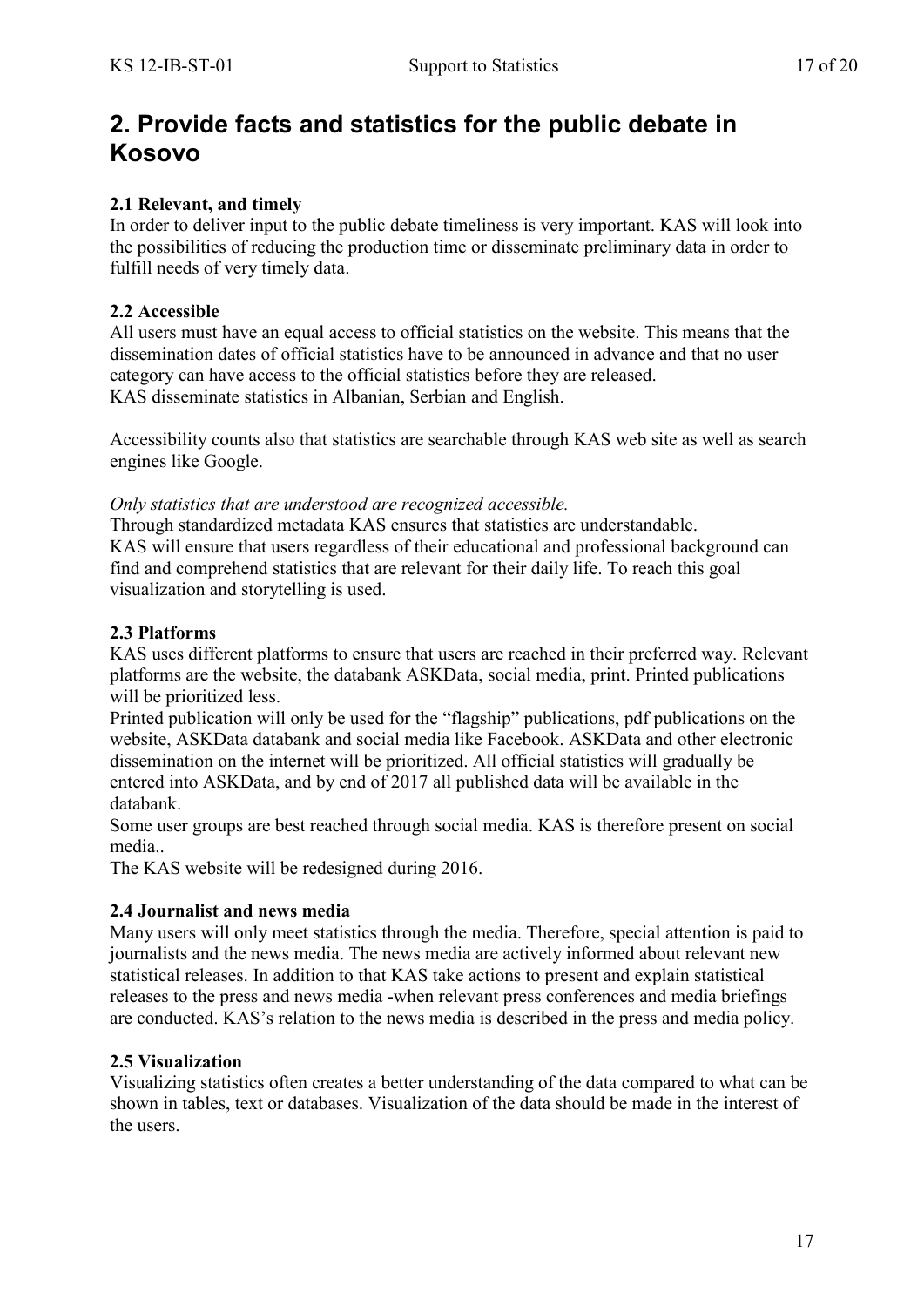# **3. Improve interaction / dialogue with users**

Different users need different types of statistics. KAS offers a wide range of products and services.

Users are divided as follows (without prioritisation): • government institutions • local governments • students, researchers and educational institutions • news media • companies • non-government organisations, associations, foundations etc. • foreign users and international organisations • ordinary citizens .

Improving statistical literacy of the population is an important task. Ways of achieving an improved statistical literacy is having a good dialogue with the news media and the educational institutions.

Through meetings and focus group interviews with stakeholders KAS will obtain knowledge about the needs and competences of different user groups.

Communication with users is conducted with the purpose of understanding their needs. Development of user-friendliness is based on usability testing, surveys and interviews..

### **3.1 Monitor use and user satisfaction**

User satisfaction is monitored on a regular basis and is systematically followed up. Results and actions plans are published on the web site. Data on the use of statistics is analysed (web analytics).

### **3.2 Communicate and learn from users**

KAS regularly meet with selected user groups to discuss expectations regarding products and services. The meetings can also be used to inform user groups on planned changes to statistics.

### **3.3 Awareness**

Training and events are organized to create awareness about KAS and general statistical literacy among students, government institutions and private business.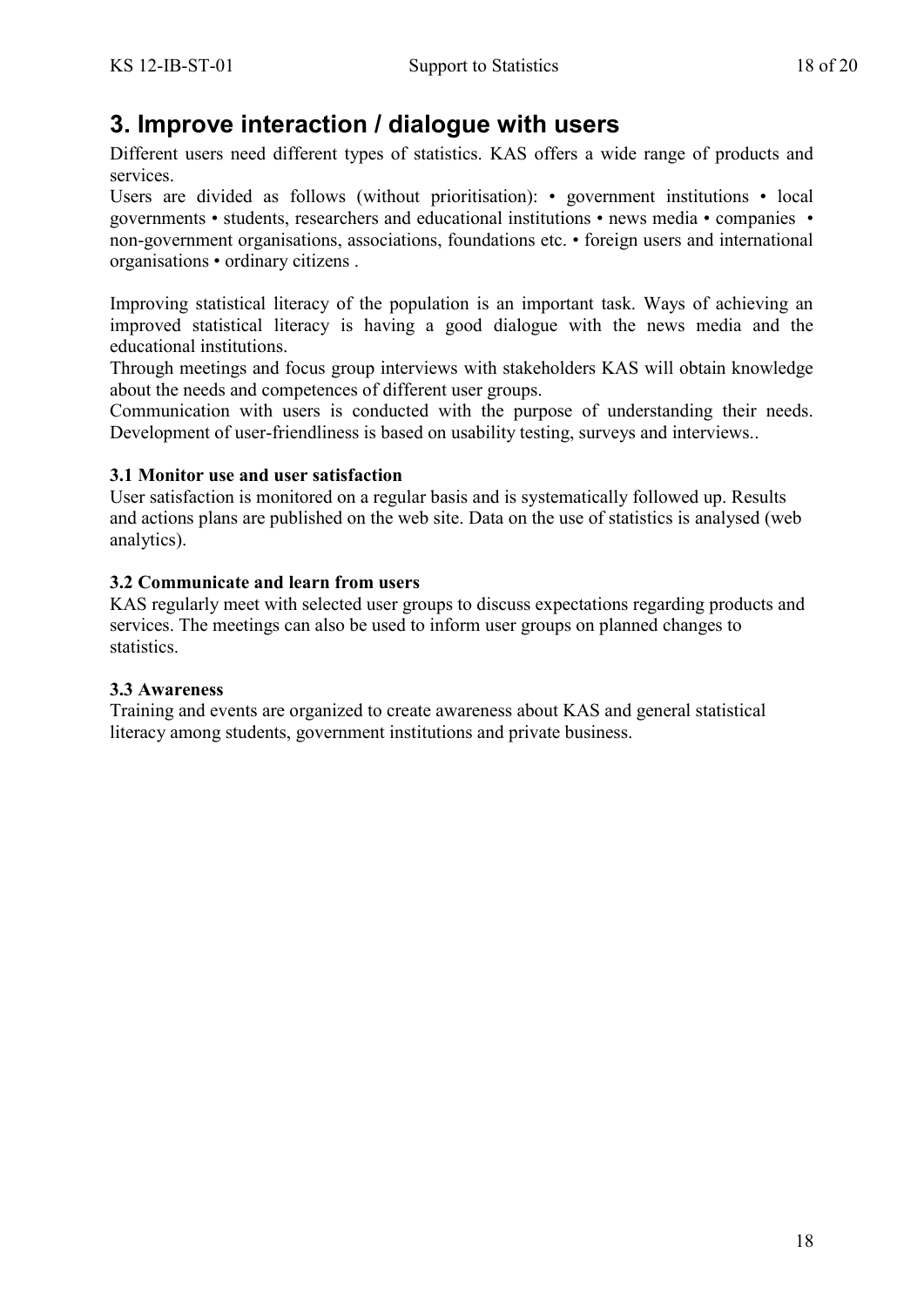## <span id="page-18-0"></span>**Annex 4 Dissemination Policy**

### DISSEMINATION POLICY KOSOVO DRAFT

### Dissemination policy

KAS must produce official statistics on social and economic trends in the Kosovo society. To achieve this objective KAS complies with the international principles governing trustworthy official statistics, which are adopted by the European Union and the United Nations.

Against this background, the dissemination policy of KAS is based on the principles governing: Independence, accessibility, trustworthiness and relevance – and with the objective of creating, to the greatest possible extent, coherence and relevance for the users. The news media is a target group of special priority with regard to dissemination.

### **Independence**

Statistics must be impartial. Figures, analyses and explanatory text are prepared on an objective basis and independent of political and economic interests. This is ensured by, the independent status of KAS.

Statistical release dates are pre-announced in the scheduled release calendar on KAS's website. This is instrumental in ensuring that there is no political influence on the time for publishing statistical results.

### **Accessibility**

All published statistics are readily available from KAS's website and the ASKData database will be continuously be updated to contain all data. The statistics can be freely used and quoted, provided that KAS is stated as source.

The statistical results must be available to all users at the same time. The statistics are published at 2 p.m. on the day of release.

The statistics are provided with access to documentation of methods, quality and concepts in the form of quality declarations. This will cover all statistics from 2017.

### **Trustworthiness**